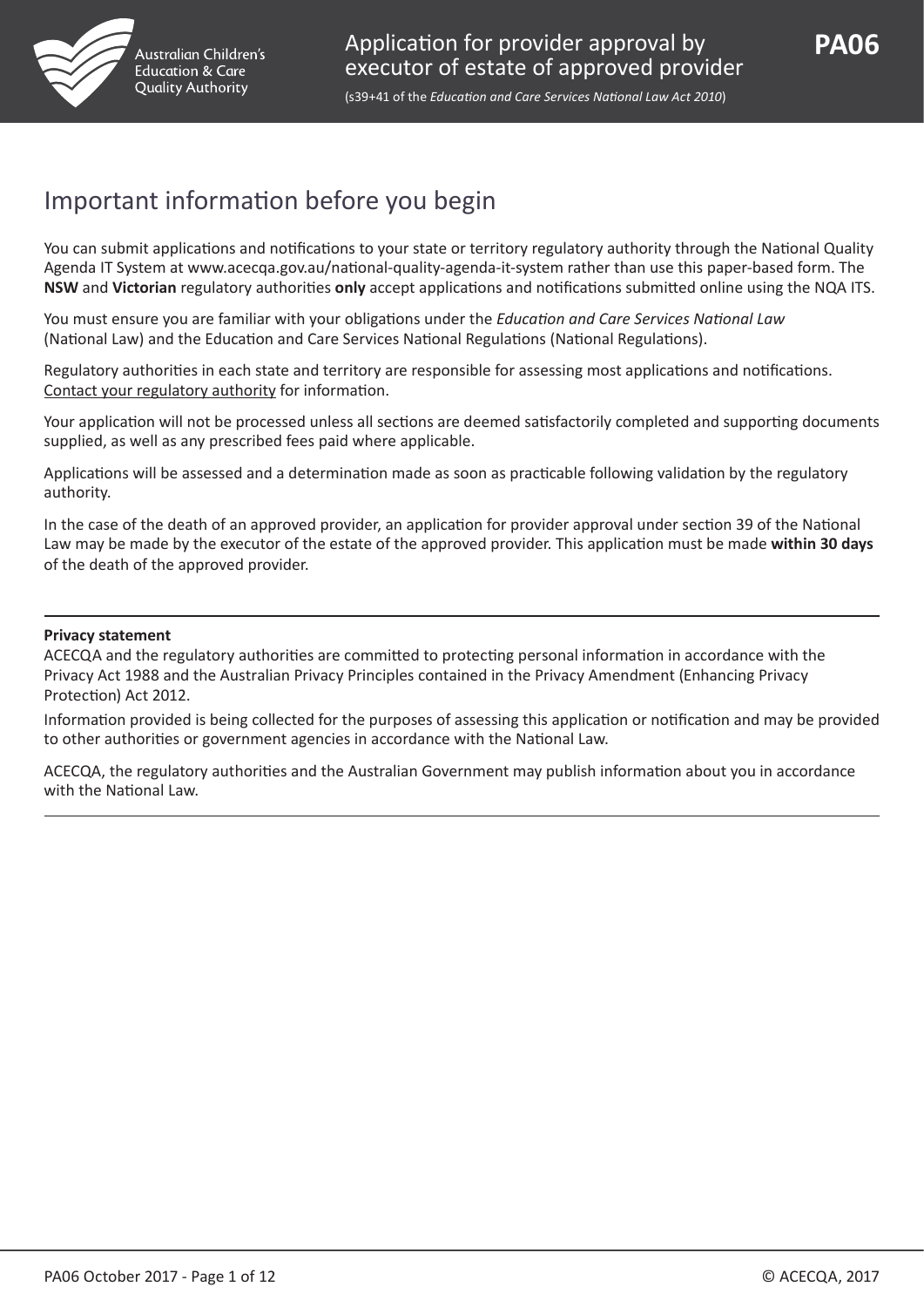

(s39+41 of the *Education and Care Services National Law Act 2010*)

| Are there multiple applicants<br>1.<br>applying for provider approval?                                                 | Please answer the following for one Applicant and on a separate<br>Yes $\blacktriangleright$<br>sheet of paper attach the same information for all other Applicants.<br>No                                                                                                                                                                                                                                                                                                        |
|------------------------------------------------------------------------------------------------------------------------|-----------------------------------------------------------------------------------------------------------------------------------------------------------------------------------------------------------------------------------------------------------------------------------------------------------------------------------------------------------------------------------------------------------------------------------------------------------------------------------|
| What is your legal entity type?<br>2.<br>Note: One selection allowed.                                                  | Company<br>Sole proprietor                                                                                                                                                                                                                                                                                                                                                                                                                                                        |
|                                                                                                                        | Partnership<br>Incorporated entity/body<br>Unincorporated entity/body<br>Registered co-operative<br>Commonwealth Government<br><b>State/Territory Government</b><br>Local Government<br>Educational institution<br>A parents' and citizens' association formed under Chapter 7 of the Education<br>(General Provisions) Act 2006 of Queensland (an eligible association)<br>The Catholic Education Commission of Western Australia (prescribed entity)<br>Other (please specify): |
| What best describes your<br>3.<br>management type?<br>Note: One selection allowed,<br>▶<br>see descriptions over page. | Private not for profit community managed<br>Private not for profit other organisations<br>State/Territory and Local Government managed<br>Private for profit<br><b>State/Territory Government schools</b><br>Independent schools<br>Catholic schools<br>Other (please specify): [                                                                                                                                                                                                 |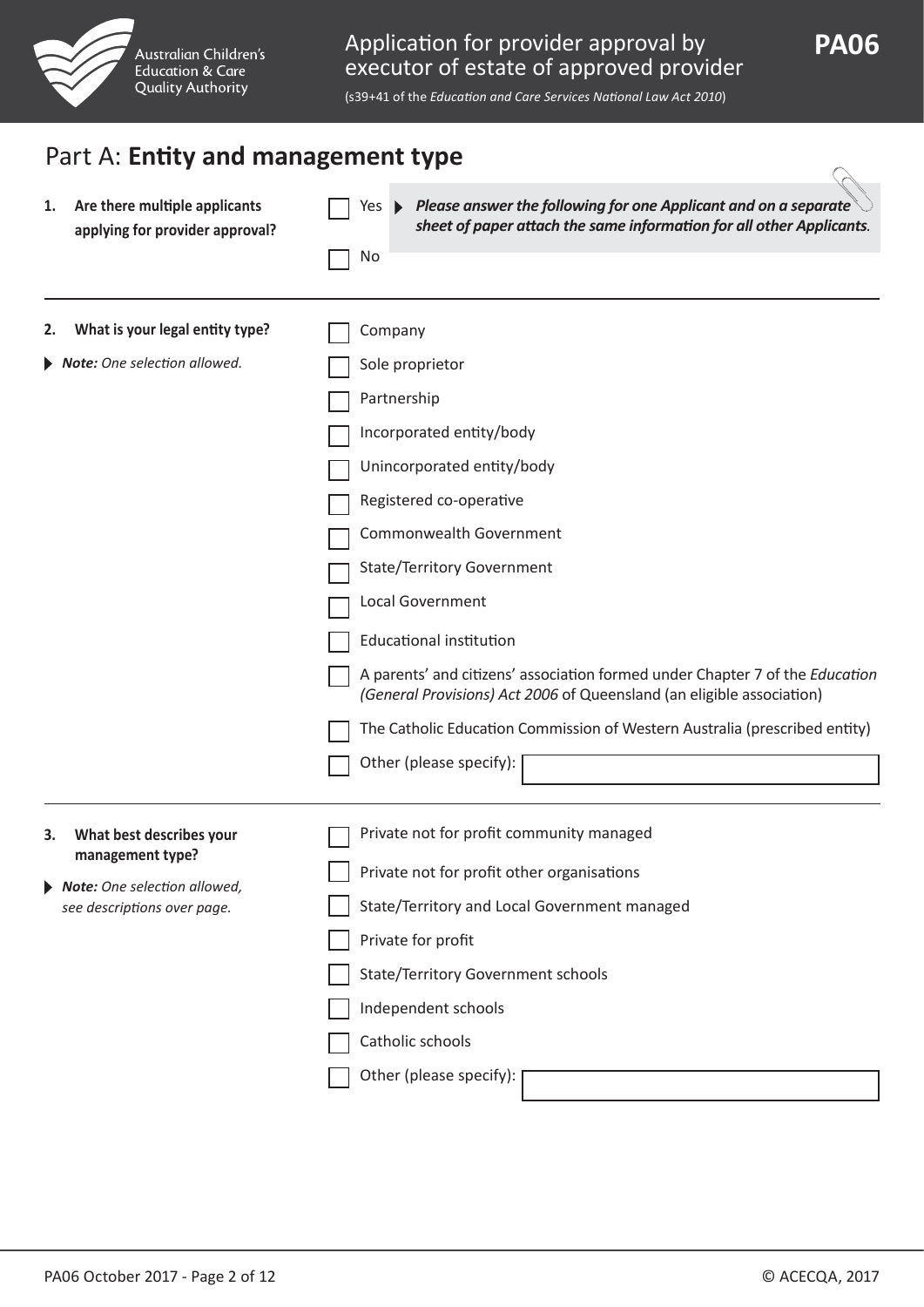

#### *Part A: Entity and management type - continued*

#### Further Information on management type

**Private not for profit - community managed:** Includes services that are managed by organisations based in the community through a membership made up of community members (e.g. the parents). The membership elects a management committee and the committee is accountable to the membership. No profit is distributed to the management committee or the members, any surplus funds are redirected to the service.

**Private not for profit - other organisations:** Include services that are managed by non-profit organisations such as charity organisations, consortium of charity organisations and church groups. Excludes Independent and Catholic schools.

**State and Territory and Local Government managed:** Include services that are managed by the State, Territory or Local Government. Excludes State and Territory Government schools

**Private for profit:** Includes for-profit services provided or managed by a company or private individual.

**State and Territory Government schools:** Schools that are funded and managed by the respective State Government.

**Independent schools:** Includes non-government schools that are governed, managed and accountable at the level of the individual school and are not affiliated with the diocesan Catholic Department of Education.

**Catholic schools:** Schools affiliated with the diocesan Catholic Department of Education. Catholic schools, as with other classes of non-government schools, receive funding from the Commonwealth Government.

**Other** (e.g. employer sponsored services)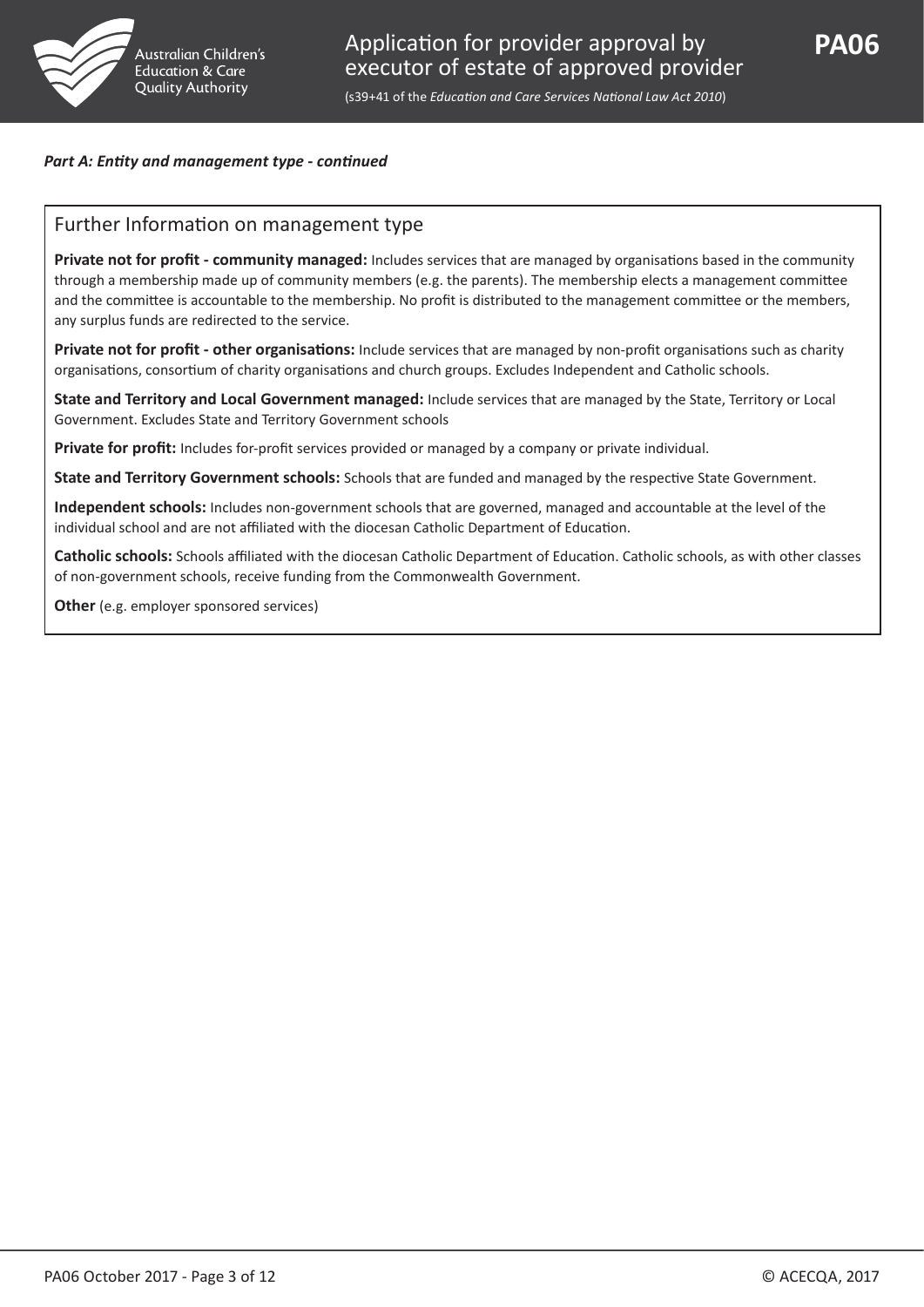

## Part B: **Current approved provider details**

| 4. | Please complete the following<br>in relation to the current               | Legal entity name:                     |                                                                                                                                                                                                                                            |
|----|---------------------------------------------------------------------------|----------------------------------------|--------------------------------------------------------------------------------------------------------------------------------------------------------------------------------------------------------------------------------------------|
|    | <b>Approved Provider:</b>                                                 | Trading name:                          |                                                                                                                                                                                                                                            |
|    |                                                                           | Provider Approval number:              |                                                                                                                                                                                                                                            |
|    |                                                                           | Date of the Approved Provider's death: | DD/MM/YYYY                                                                                                                                                                                                                                 |
| 5. |                                                                           |                                        | Please attach a certified copy of the death certificate. If the death certificate is not available at the time of this<br>application, please provide other evidence of the death such as an interim death certificate issued by a doctor. |
| 6. |                                                                           |                                        | Please attach evidence to confirm that the Applicant is the Executor of the Estate of the Approved Provider.                                                                                                                               |
|    | $\blacktriangleright$ For applications made by individuals continue below |                                        |                                                                                                                                                                                                                                            |

**For applications made by non-individuals go to Part D**

## Part C: **Applications made by individuals**

| 7. | Please complete the following: | Title:                                  | First name:     |
|----|--------------------------------|-----------------------------------------|-----------------|
|    |                                | Middle name:                            | Last name:      |
|    |                                | Date of birth:<br>(DD/MM/YYYY)          | Place of birth: |
|    |                                | ABN<br>(if applicable):                 |                 |
|    |                                | <b>Business</b><br><b>Trading Name:</b> |                 |
|    |                                |                                         |                 |
| 8. | Please complete the following: | Phone<br>number:                        |                 |
|    |                                | Mobile<br>number:                       |                 |
|    |                                | Fax number:                             |                 |
|    |                                | Email:                                  |                 |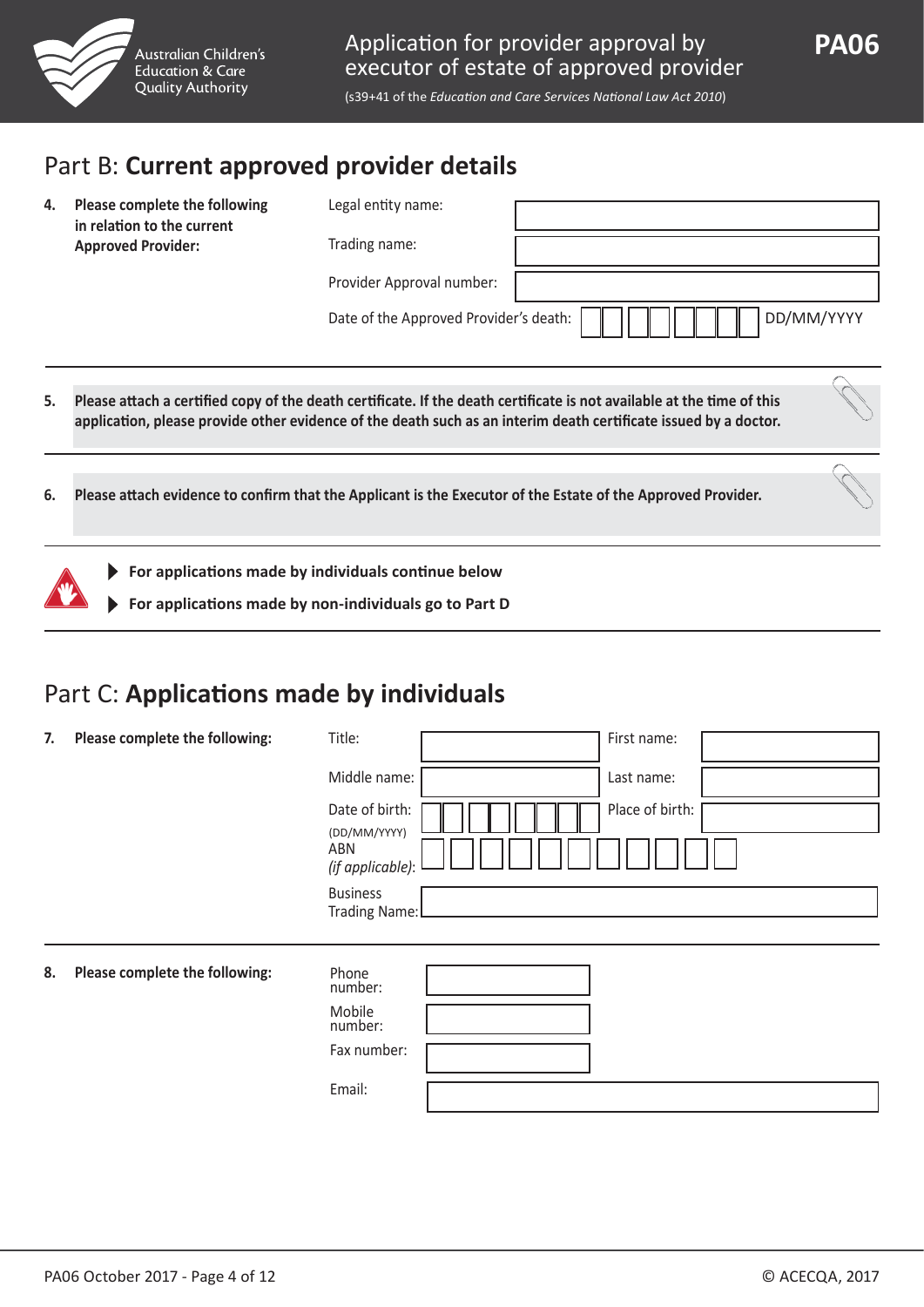

(s39 of the *Education and Care Services National Law Act 2010*)

#### *Part C: Applications made by individuals - continued*

| 9. | <b>Residential address:</b>                                    | Address line 1:                                                                                                        |
|----|----------------------------------------------------------------|------------------------------------------------------------------------------------------------------------------------|
|    |                                                                | Address line 2:                                                                                                        |
|    |                                                                | Suburb/Town:                                                                                                           |
|    |                                                                | State/Territory:<br>Postcode:                                                                                          |
|    |                                                                |                                                                                                                        |
|    | 10. Postal address:                                            | As above                                                                                                               |
|    |                                                                | Address line 1:                                                                                                        |
|    |                                                                | Address line 2:                                                                                                        |
|    |                                                                | Suburb/Town:                                                                                                           |
|    |                                                                | State/Territory:<br>Postcode:                                                                                          |
|    |                                                                |                                                                                                                        |
|    | 11. Are you a trustee?                                         | Yes > Please provide the following details of the trust:                                                               |
|    |                                                                | Name:                                                                                                                  |
|    |                                                                | ABN:                                                                                                                   |
|    |                                                                | No                                                                                                                     |
|    | Form number                                                    | 12. Please complete a Declaration of Fitness and Propriety (PA02) for the Applicant and attach it to this application. |
|    | 13. What is the proposed duration<br>of the provider approval? | Number of days:                                                                                                        |

- *Note: This period cannot exceed 6 months. This may be extended for a further period of not more than 6 months at the discretion of the Regulatory Authority.*
- *Go to Part E*

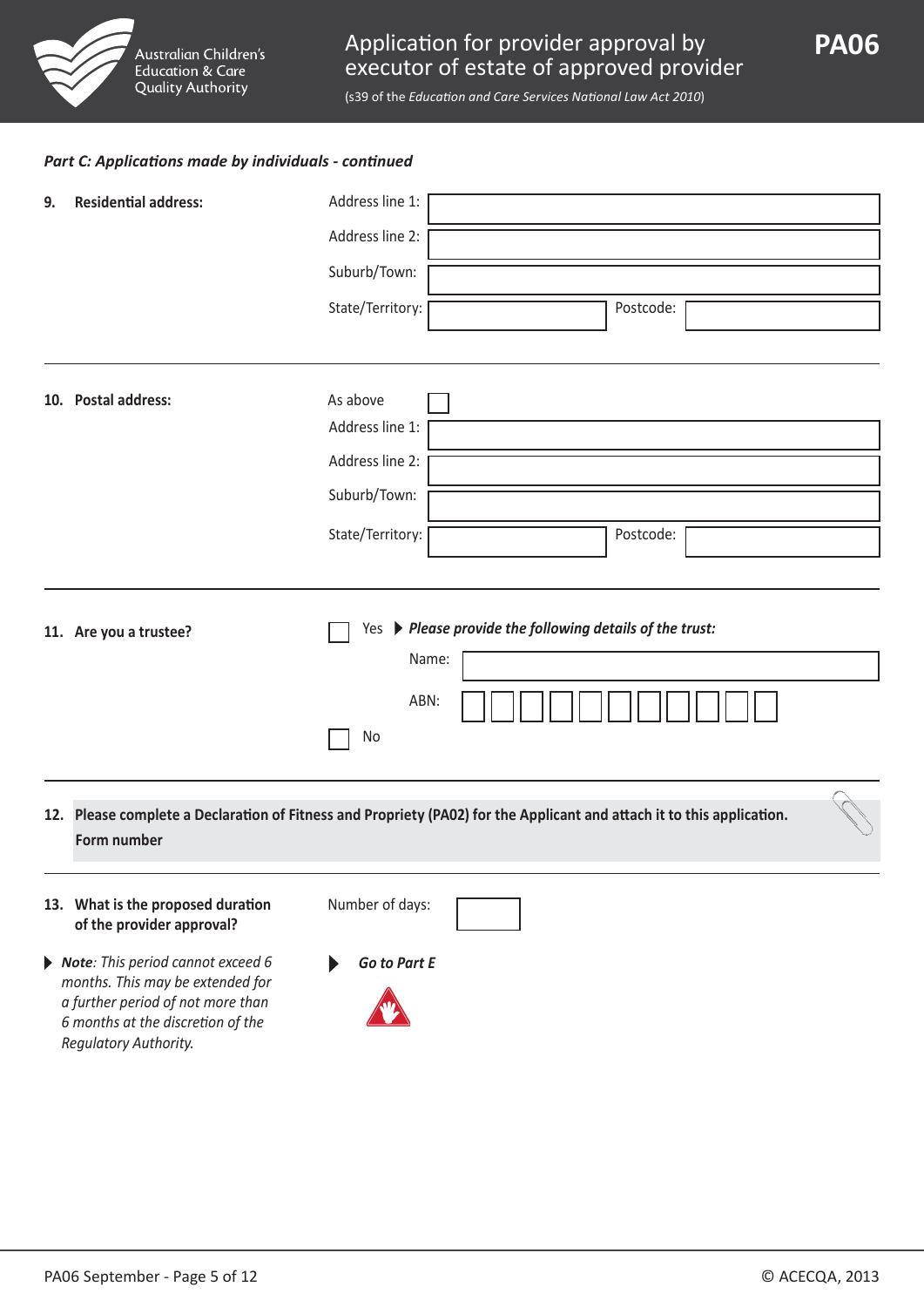

## Part D: **Applications made by non-individuals**

| 14. Legal entity name:                                         |                                                                                                 |  |  |  |  |
|----------------------------------------------------------------|-------------------------------------------------------------------------------------------------|--|--|--|--|
| 15. Business trading name:                                     |                                                                                                 |  |  |  |  |
| 16. ABN:                                                       |                                                                                                 |  |  |  |  |
| 17. ACN (if applicable):                                       |                                                                                                 |  |  |  |  |
| 18. What is the proposed duration<br>of the provider approval? | Number of days:                                                                                 |  |  |  |  |
| Note: This period cannot exceed<br>6 months.                   |                                                                                                 |  |  |  |  |
| 19. Street address of the<br>applicant's principal office:     | Address line 1:<br>Address line 2:<br>Suburb/Town:<br>State/Territory:<br>Postcode:             |  |  |  |  |
| 20. Postal address of the applicant:                           | As above<br>Address line 1:<br>Address line 2:<br>Suburb/Town:<br>Postcode:<br>State/Territory: |  |  |  |  |
| 21. Please complete the following:                             | Phone<br>number:<br>Mobile<br>number:<br>Fax number:<br>Email:                                  |  |  |  |  |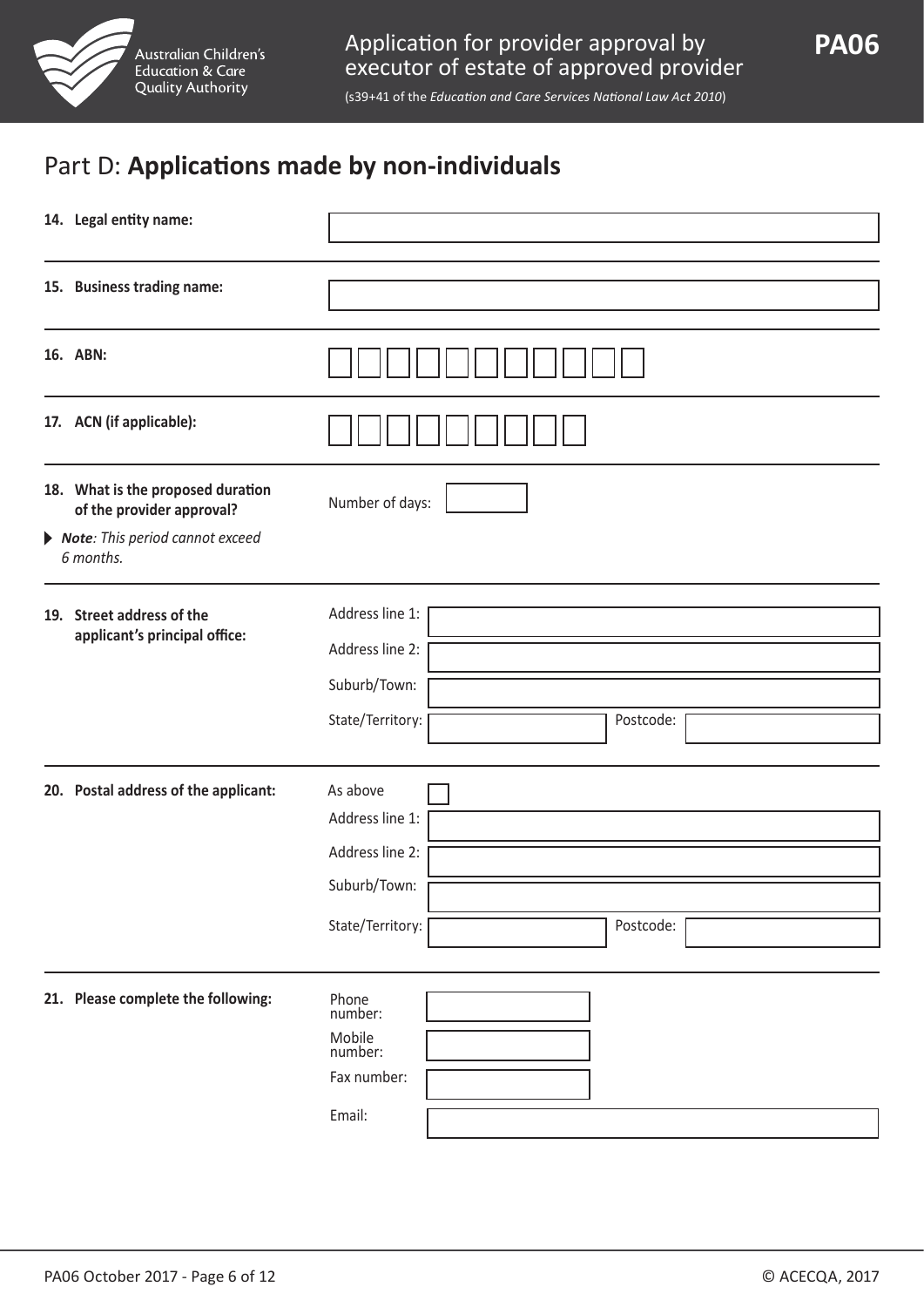

#### *Part D: Applications made by non-individuals - continued*

| 22. Are you a trustee? | Yes > Please provide the following details of the trust: |       |  |
|------------------------|----------------------------------------------------------|-------|--|
|                        |                                                          | Name: |  |
|                        |                                                          | ABN:  |  |
|                        | No                                                       |       |  |
|                        |                                                          |       |  |

**23. Please attach documentary evidence of the legal status of the applicant and its constitution. In addition, if the applicant is a trustee, please also provide a copy of the trust deed.**

#### **For example:**

 **If a company**, a Certificate of Incorporation or Registration; and a Company Extract Report from the Australian Securities and Investments Commission, containing the names and addresses of directors and secretary, and the Australian Company Number (report must not be older than 6 months).

**If a partnership**, the deed of partnership.

 **If an incorporated entity/body**, a Certificate of Incorporation; Rules/Constitution of Association; a copy of the Annual General Meeting Minutes that includes a list of elected office bearers; and a Letters Patent (where applicable).

 **If a registered co-operative**, a list of directors with addresses and occupations; a certified copy of the rules as registered; a Certificate of Incorporation; the name of the Auditor and Solicitor for the Society (excluding Victorian child care services); and the name of the person appointed by the Board who is responsible for the daily activities of the Society.

 **If a Local Government**, an extract of the relevant legislation concerning use of the common seal; a copy of any other legislation or resolution which sets the manner in which the Council can enter into contracts.

| 24. Has the applicant ever been<br>declared insolvent? | Yes           | ▶ Please provide details: |
|--------------------------------------------------------|---------------|---------------------------|
|                                                        |               |                           |
|                                                        |               |                           |
|                                                        |               |                           |
|                                                        |               |                           |
|                                                        |               |                           |
|                                                        |               |                           |
|                                                        |               |                           |
|                                                        |               |                           |
|                                                        |               |                           |
|                                                        |               |                           |
|                                                        |               |                           |
|                                                        |               |                           |
|                                                        | $\sim$ $\sim$ |                           |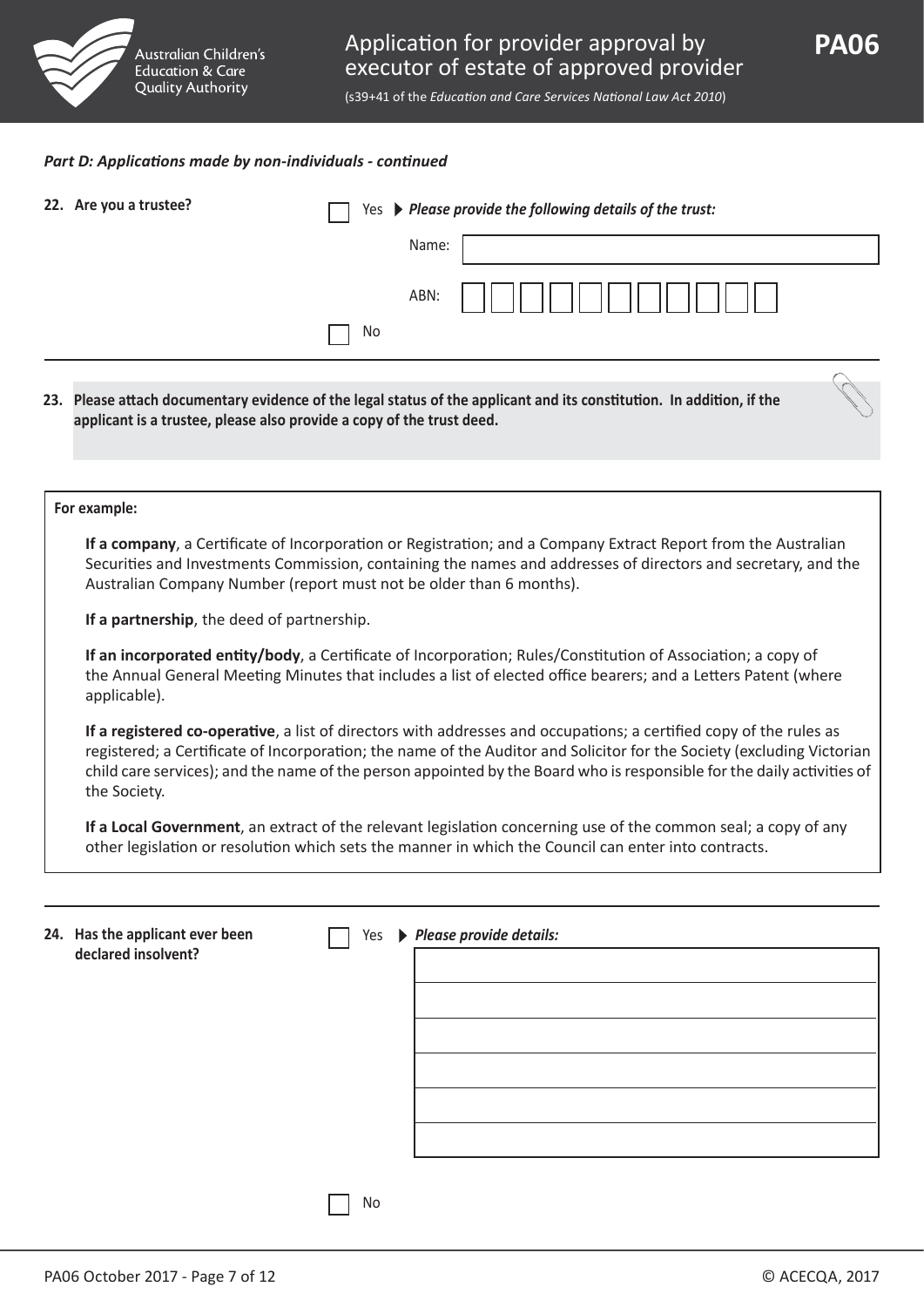

(s39+41 of the *Education and Care Services National Law Act 2010*)

#### *Part D: Applications made by non-individuals - continued*

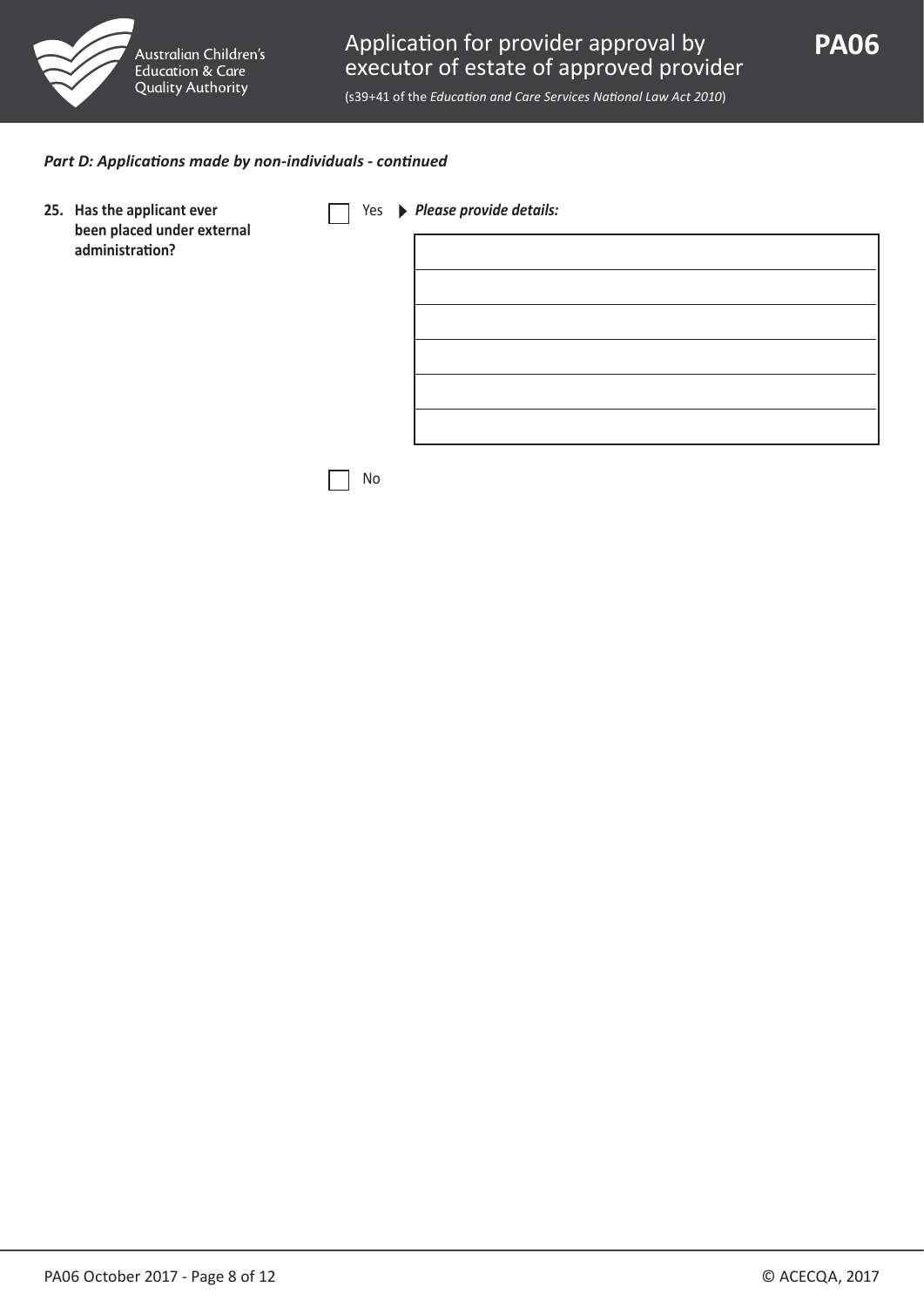

**PA06**

(s39+41 of the *Education and Care Services National Law Act 2010*)

#### *Part D: Applications made by non-individuals - continued*

**26. Each individual who will be "a person with management or control" of an education and care service must also complete a Declaration of Fitness and Propriety (PA02) and attach with this application.**



#### **Under the Law, a person with management or control means:**

- **a.** If the Provider or intended Provider of the service is a body corporate, an officer of the body corporate within the meaning of the *Corporations Act 2001 of the Commonwealth* who is responsible for managing the delivery of the education and care service; or
- **b.** if the Provider of the service is an eligible association, each member of the executive committee of the association who has the responsibility, alone or with others, for managing the delivery of the education and care service; or
- **c.** if the Provider of the service is a partnership, each partner who has the responsibility, alone or with others, for managing the delivery of the education and care service; or
- **d.** in any other case, a person who has the responsibility, alone or with others, for managing the delivery of the education and care service.

**Please provide details for each of the individuals who will be a person with management or control of an education and care service under this provider approval and attach paper for further entries if required. Remember to attach all Declarations of Fitness and Propriety (PA02) for each of the listed individuals to this application.**

|           | Title | <b>First name</b> | Middle name | Last name | Position | D.O.B. | Place of birth | <b>Declaration</b><br>attached? |
|-----------|-------|-------------------|-------------|-----------|----------|--------|----------------|---------------------------------|
| Person 1  |       |                   |             |           |          |        |                |                                 |
| Person 2  |       |                   |             |           |          |        |                |                                 |
| Person 3  |       |                   |             |           |          |        |                |                                 |
| Person 4  |       |                   |             |           |          |        |                |                                 |
| Person 5  |       |                   |             |           |          |        |                |                                 |
| Person 6  |       |                   |             |           |          |        |                |                                 |
| Person 7  |       |                   |             |           |          |        |                |                                 |
| Person 8  |       |                   |             |           |          |        |                |                                 |
| Person 9  |       |                   |             |           |          |        |                |                                 |
| Person 10 |       |                   |             |           |          |        |                |                                 |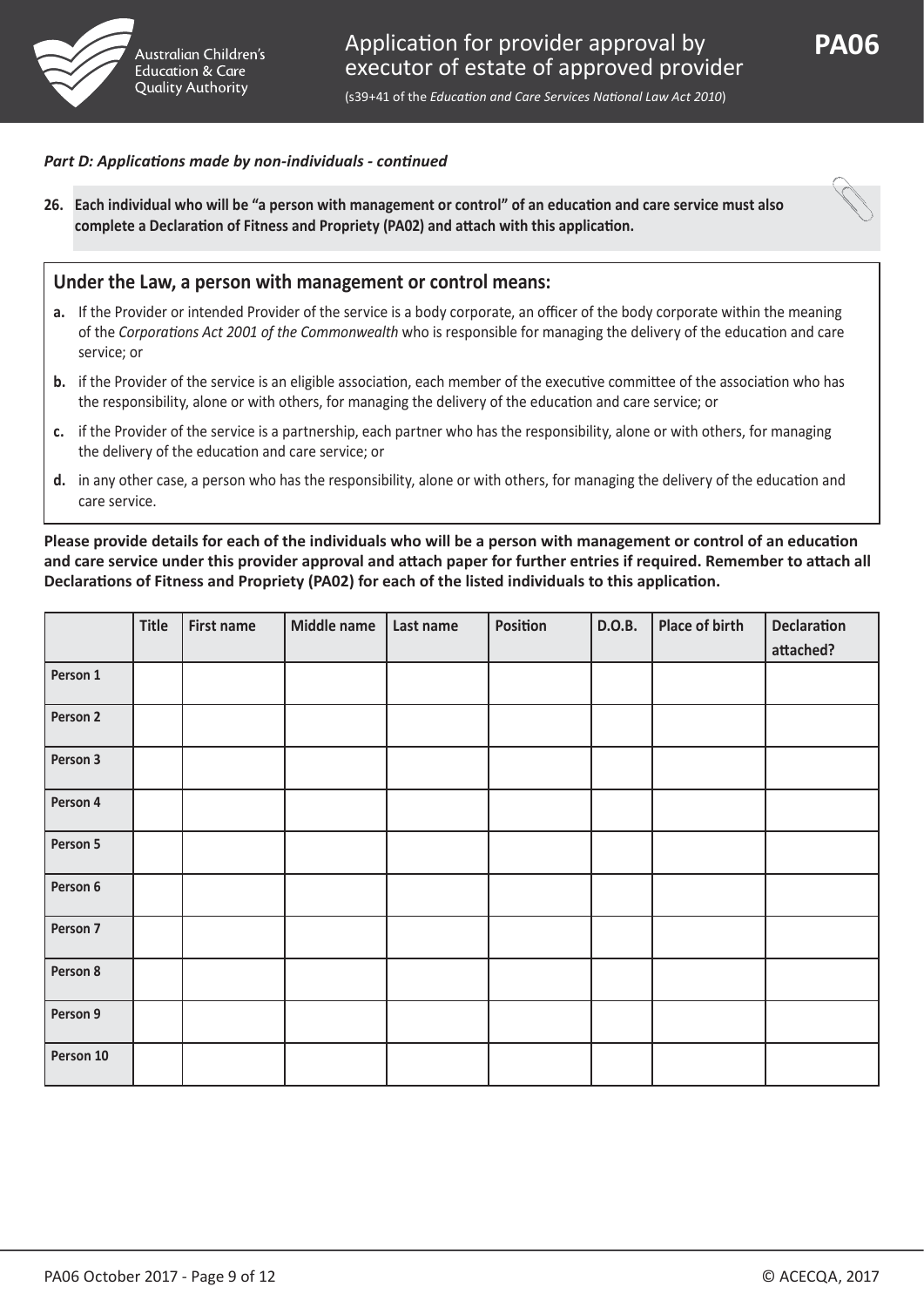

(s39+41 of the *Education and Care Services National Law Act 2010*)

#### *Part D: Applications made by non-individuals - continued*

| Name and contact details for<br>27.<br>this application:                                                                      | Title:               | First name:       |
|-------------------------------------------------------------------------------------------------------------------------------|----------------------|-------------------|
|                                                                                                                               | Last name:           | Mobile<br>number: |
| $\triangleright$ <b>Note:</b> The contact for this<br>application must be an individual<br>who is authorised by the Applicant | Phone<br>number:     | Fax number:       |
| to act on their behalf with regard to<br>the details of this form.                                                            | Email:               |                   |
|                                                                                                                               |                      |                   |
|                                                                                                                               | Postal address       |                   |
|                                                                                                                               | Address line 1:      |                   |
|                                                                                                                               | Address line 2:      |                   |
|                                                                                                                               | Suburb/Town:         |                   |
|                                                                                                                               | State/<br>Territory: | Postcode:         |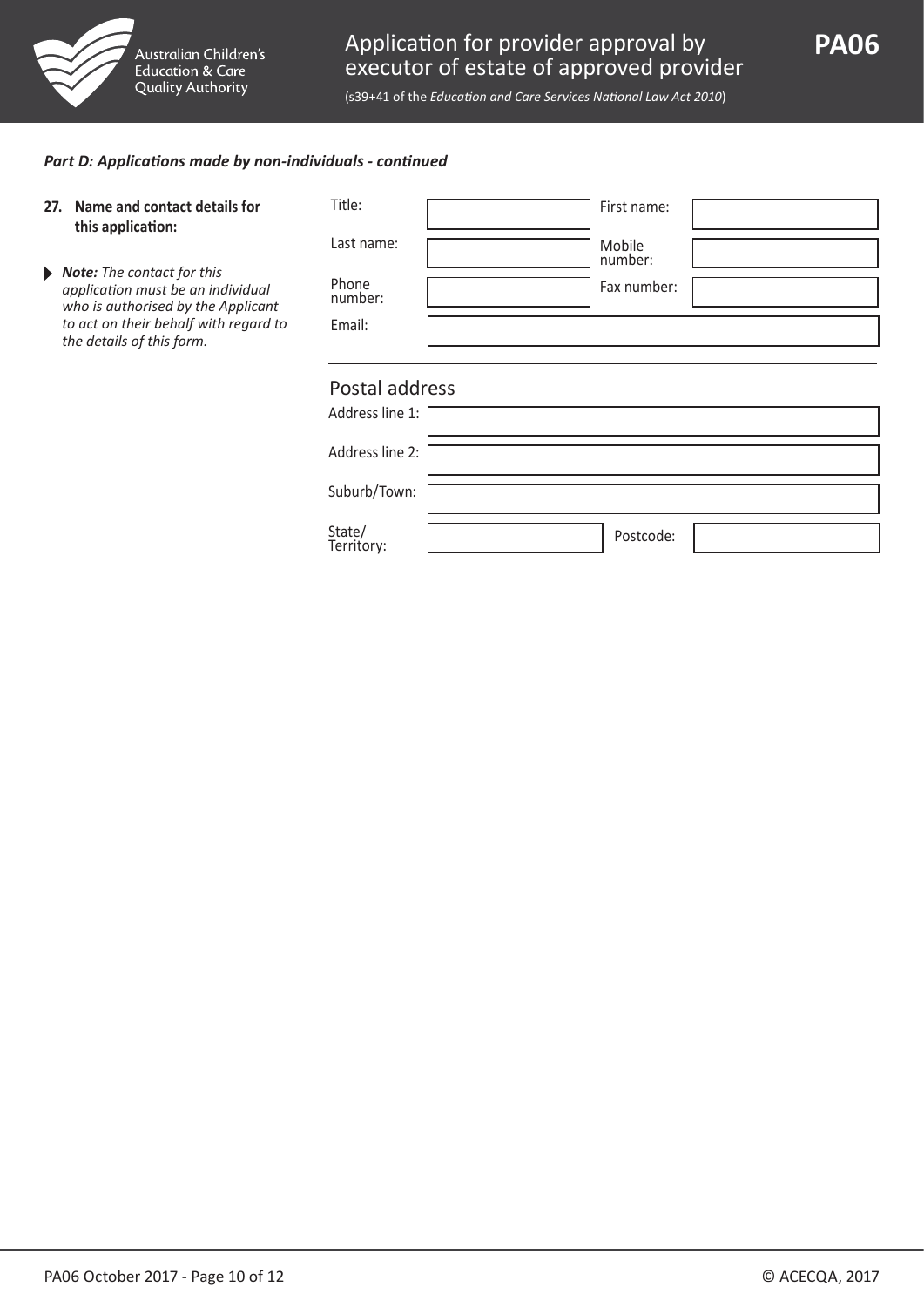

(s39+41 of the *Education and Care Services National Law Act 2010*)

## Part E: **Declaration**

### Who may sign?

- Individuals: the individual applicant/notifier
- Company: two directors of the company, or a director and company secretary, or if a sole proprietor, the sole director
- Incorporated Association: signed in accordance with the rules of the incorporated association
- Cooperative: two directors of the cooperative, or a direct and one other officer of the cooperative
- Partnership: a managing partner who is authorised to sign on behalf of the partnership
- Corporation: signed in a accordance with the rules of the corporation
- Government school council: signed in accordance with the rules of the council.

|                                                                                       | [insert full name of person signing the declaration] of, |         |
|---------------------------------------------------------------------------------------|----------------------------------------------------------|---------|
|                                                                                       |                                                          | linsert |
| position/title of applicant (for example, proprietor, director, partner, president)]. |                                                          |         |
| ممرم الممرم                                                                           |                                                          |         |

and I am

the applicant

| a person authorised to sign on the applicant's |
|------------------------------------------------|
| behalf.                                        |

**Note:** *please tick one box only*

I declare that:

- 1. the information provided in this form (including any attachments) is true, complete and correct
- 2. I have read, understood and agree to the conditions and the associated material contained in this form
- 3. I understand that the regulatory authority and/or ACECQA have the right (but are not obliged) to act in reliance upon the contents of this form, including its attachments
- 4. I have read and understood a provider's legal obligations under the Education and Care Services National Law
- 5. the regulatory authority is authorised to verify any information provided in this form
- 6. some of the information provided in this form may be disclosed to the Commonwealth for the purposes of the Family Assistance Law and may be disclosed to other persons/authorities where authorised by the Education and Care Services National Law or other legislation
- 7. I am aware that under the Education and Care Services National Law penalties apply if false or misleading information is provided, and
- 8. I agree that the regulatory authority may serve a notice under the National Law using the contact details provided in this application, including the postal, street or email address or fax number (in accordance with section 293 of the National Law).

| Signature of person making the declaration: |        |  |
|---------------------------------------------|--------|--|
|                                             |        |  |
| Signed at:                                  | on the |  |

*Note: If necessary, please complete the second declaration over the page.*